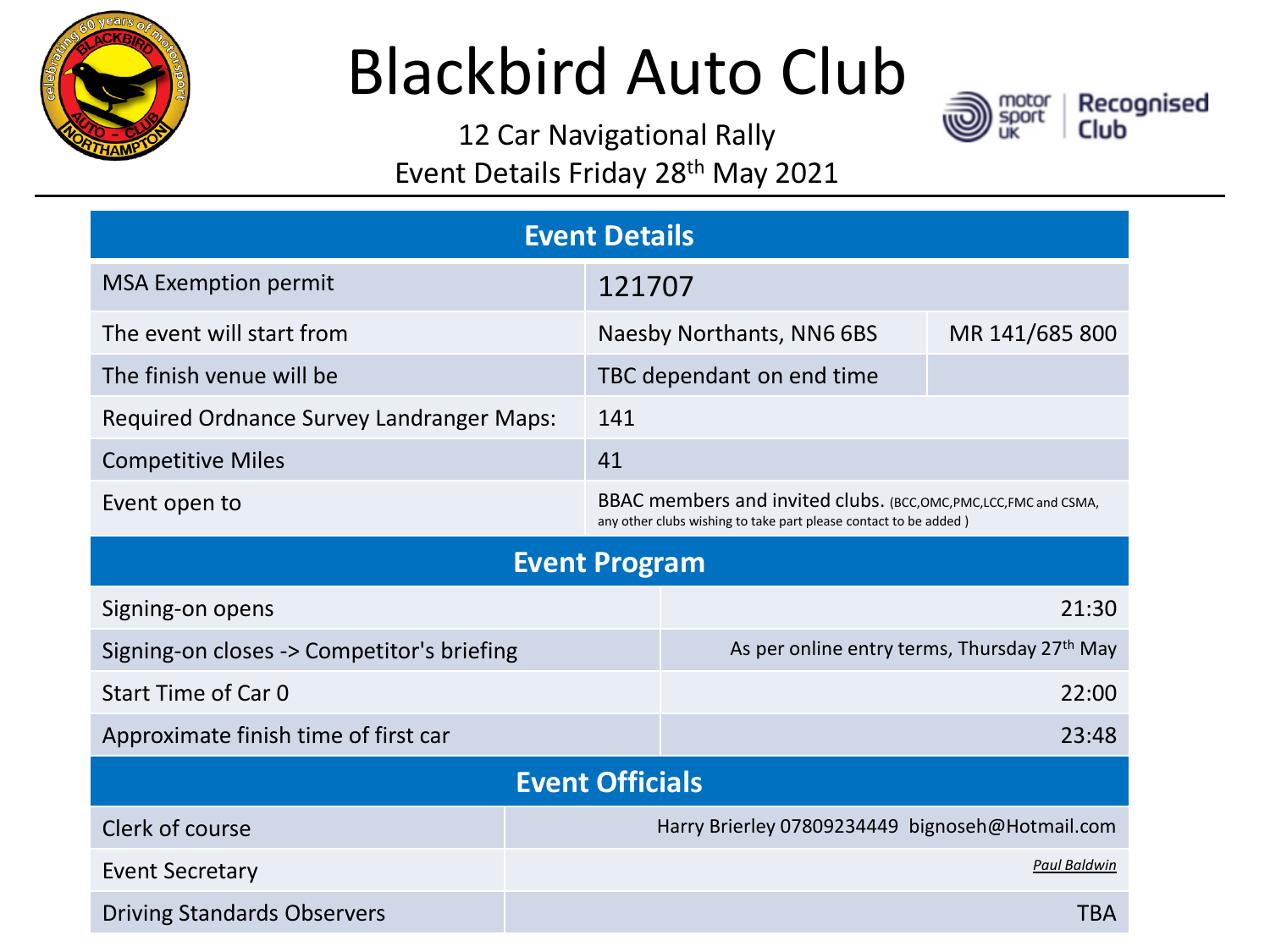

### Blackbird Auto Club a



#### Supplementary Regulations

- 1. The meeting will be governed by the General Regulations of the MSUK (incorporating the provisions of the Sporting Code of the FIA), by these Supplementary Regulations and any written instructions that the organising club may issue for this event.
- 2. The MSUK's CTRA route authorisation is not required.
- 3. Club Membership cards will be inspected at signing on. Membership to BBAC will be available at the start; a full year's membership is £10. MSUK clubman licence required, Competition Licences are not required.
- 4. Entries open on publication of these Regulations and close on receipt of fifteen entries (three of these will be of reserve status). A maximum of twelve cars will compete. Valid fully completed entry forms will be accepted strictly in order of receipt. Entries must be made on the official entry form and be accompanied by the entry fee of £10 for BBAC members. Payment can be made at the start for electronically submitted entries Low entries may result in organisers cancelling at their discretion.

You will be telephoned or emailed soon after receipt of your entry to inform you of acceptance, reserve or refusal status. Final Instructions will not be posted.

- 5. All Officials and signed-on marshals are Judges of Fact
- 6. Competitors not signed on before Signing-on closes will not be allowed to start.
- 7. Cars will start at one minute intervals.
- 8. The correct route is the shortest distance on yellow class roads or above (white triangles and lay-bys may be used) following the information given on the route cards.
- 9. Do not use white class roads unless specifically allowed to do so on the route card.
- 10. No marking on the maps will be allowed, highlighting of certain existing information is permitted. The organisers may also provide a map correction handout to all competitors at the start of the event, to enable competitors to complete the intended route.
- 11. The entries will be split into classes:-
	- **Expert** Has, as a navigator (not a beginner), won a 12 car in the previous three years, or finished in the top five of a navigational ('plot & bash') National B road rally in the last three years
	- **Novice** Not an Expert or a Beginner
	- **Beginner** A new comer to 12 car rallying with limited previous experience who requires a marked map to complete the route.
- 12. After successfully signing on, crews will receive their timecards, give-way junction & blackspot lists these will also be notified to the crew by the RallyappLive etc.
- 13. Cars will be identified by vehicle registration numbers.
- 14. The event will use scheduled timing using watches and clocks set to BBC/Telecom time of the day. If competitors arrive early at a control, they may enter the control area and wait for their due time. Do not block the road for other road users.
- 15. The organiser's times and mileages are deemed to be correct and are not subject to protest. Any other protest must be lodged in accordance with MSUK General Regulations.
- 16. Three types of control (Marshal points) will be used on this event:

**Main Control**. At the start and the end of the event.

**Time Control**. At various points along the correct route.

At both Main and Time controls, the time of arrival (disregarding any seconds) will be noted on the timecard, along with the direction of approach.

**Passage Control or Check**. At various points along the correct route.

Where a signature will be required. Some passage controls may not be manned and, at these points, a Control / code board will be laced. The onus is on competitors to record the character(s) from the board on their time card.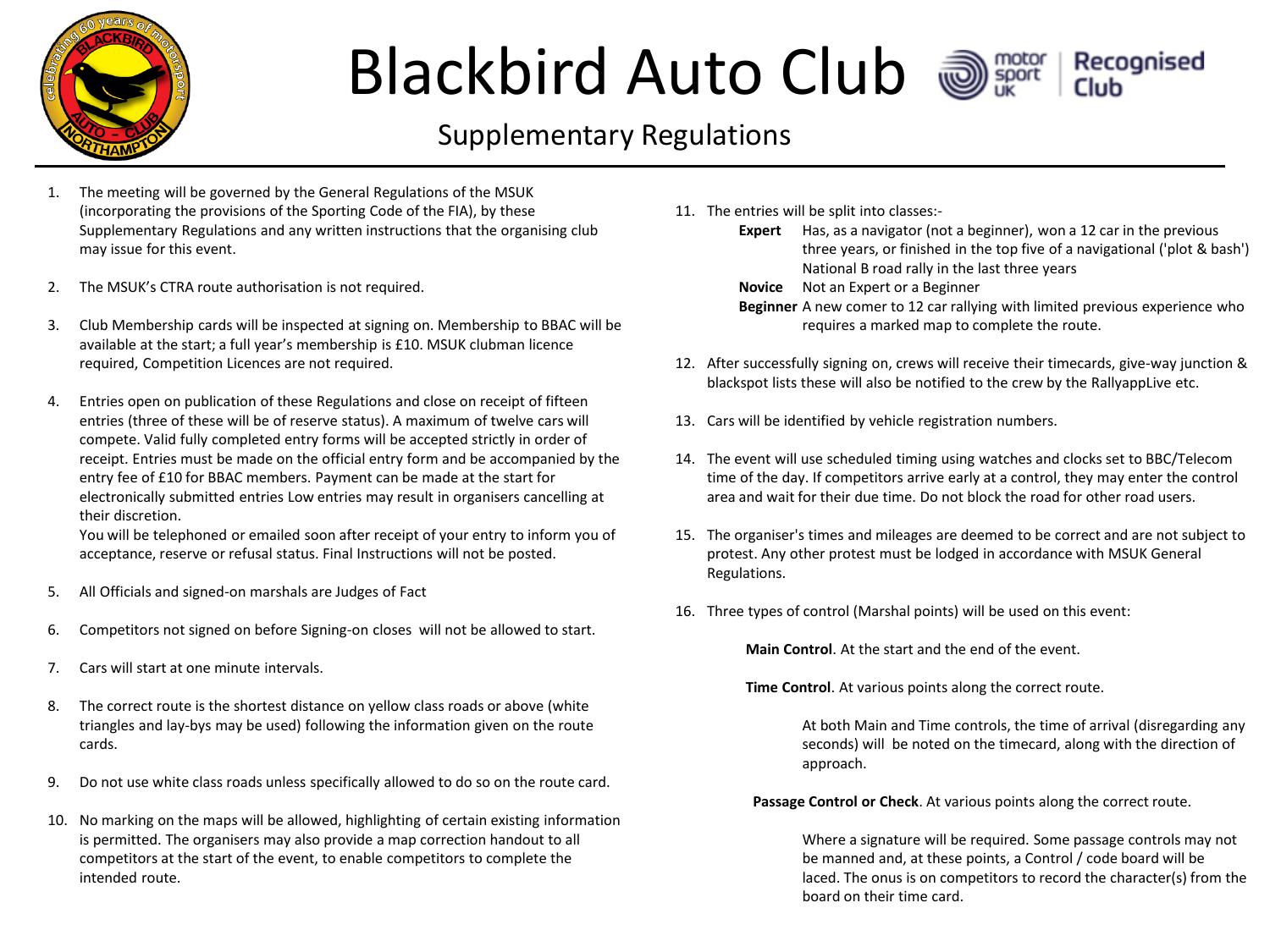

## Blackbird Auto Club a



#### Supplementary Regulations

- 17. Controls will open 5 minutes before the due time of arrival of Car 0. They will close at the due time of arrival of Car 12 plus maximum lateness at that control.
- 18. Penalties will be applied using a modified version of the MSUK 'Time' system as summarised below:-

| Not visiting a Main Control                              | Retired          |
|----------------------------------------------------------|------------------|
| Not visiting or reporting OTL at a Time Control          | 1 Fail           |
| Not visiting a Passage Control or POP Check              | 10 Marks         |
| Opening a panic envelope end of section                  | 1 Fail           |
| Opening route envelope before control                    | 30 Marks         |
| Arriving at a Time or Main Control after due time        | 1 Mark/min       |
| Arriving at a Time or Main Control before scheduled time | 2 Marks/min      |
| Exceeding make-up (see below)                            | 2 Marks/min      |
| Wrong approach to or departure from a TC or MC           | 20 Marks         |
| Wrong approach to or departure from a manned PC          | 10 Marks         |
| Failing to stop at Give Way (1st/2nd offence)            | 1 Fail/Exclusion |

Competitors late at one Time Control may be the equivalent amount late at succeeding Time Controls without further penalty; OTL (20 minutes) notwithstanding. Competitors may make up some or all lateness without penalty using the '¾ rule, on sections longer than 4 miles (The three quarter rule will apply to all sections 9 minutes or greater). No time can be made up on up to 8 minute or 4 miles sections. Cutting a control or controls make up time at the next control visited is excepted in full.

- 19. The organisers may re-classify a Time Control into a Passage Control or cancel a particular section if they deem it fairer to do so, Force Majeure notwithstanding.
- 20. There is no requirement for the car to cease all forward motion at Give Way signs ( Stop signs, yes ) or when changing from a lower classification road to a higher one. Normal Highway Code rules apply during times for this event. There will be a penalty however for blatantly ignoring them.
- 21. To classify as a finisher, competitors must visit both MTC 1 and MTC 2 within the maximum lateness shown on the time card without having suffered the penalty of exclusion.
- 22. Any ties for position will be resolved by reference to 'furthest cleanest'.
- 23. Provisional Results will be announced as soon as possible after the end of the event and will be deemed final once checked and agreed with committee . The results will then be emailed to all competitors or published in the next newsletter.
- 24. All vehicles must be road legal. The event is for standard vehicles only; it is not for full-blown Rally Cars. The organisers' decision as to vehicle eligibility is final. If in doubt, contact the Clerk of the Course.
- 25. The use of GPS navigational aids is not permitted.
- 26. Under Section 170 of the Road Traffic Act 1988 and Rule 286 of the Highway Code, ANY injury incidents must be reported to the police authority, plus the C of C.
- 27. Competitors **must have** Insurance in place which provides Third Party Liability cover that complies with the Road Traffic Act. This can be an extension to their existing motor policy for the car or purchased via the event organisers. If a competitor uses an extension to an existing policy, they will be required to sign a declaration that the cover complies with the requirements of the Road Traffic Act.

Any responsibility for a fraudulent or misleading declaration about existing cover lies with the competitor. If a competitor wishes to purchase cover via the organisers, they can do so prior to the event providing they comply with the following:

- Age 19 years or over.
- Has held a full licence for a minimum of six months.
- Has fewer than 9 points on their licence.
- Has had two or fewer fault claims in the last three years.

Any competitor who falls outside these parameters may be offered cover at the standard (or a higher) price depending on circumstances and must obtain agreement from REIS prior to the event. Please contact the event organiser for more information. The event organiser's RTA scheme is provided by REIS and underwritten by Chaucer Insurance. The insurance premium for a driver with no loading is £17.00.

28. Some of the types of navigation which may be used include – map references, grid lines, clock faces, spot heights, tulips, herringbones, map symbols, directions of approach and depart, marked map etc.